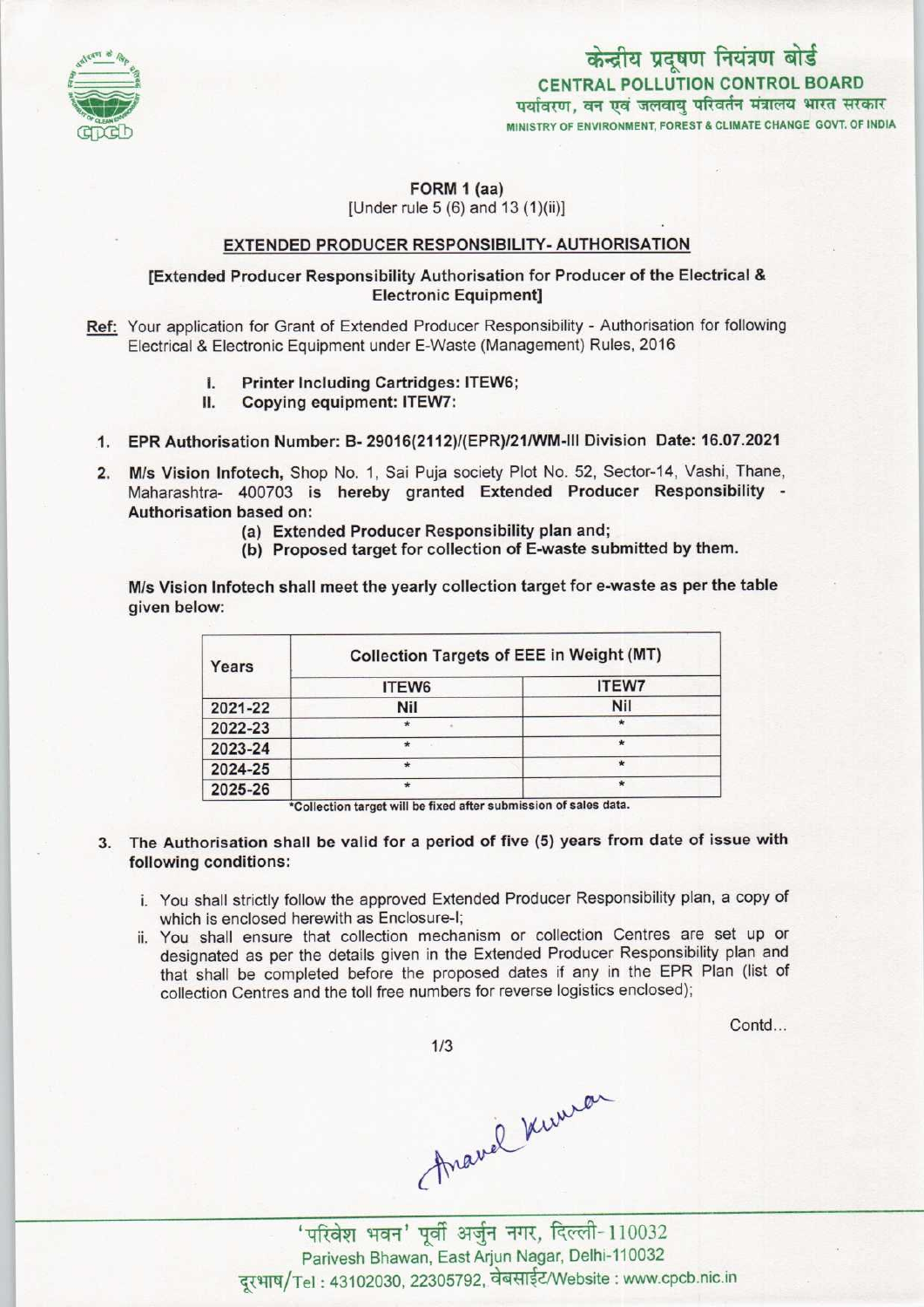

From pre page...

- iii. You shall ensure that all the collected e-waste is channelized to your dismantler/recycler M/s Global Waste Solution Unit 1, Khasra no. 71/22/2,23/2/1,74/3/2/1 Village Ram Nagar, Ganaur, Sonipat, Haryana and record shall be maintained at dismantler/recycler and at your end.
- iv. You shall maintain records, in Form-2 of these Rules, of e-waste and make such records available for scrutiny by Central Pollution Control Board;
- v. You shall file annual returns in Form-3 to the Central Pollution Control Board on or before 30th day of June following the financial year to which that returns relates.

#### vi. General Terms & Conditions of the Authorisation:

- a. The authorisation shall comply with provisions of the Environment (Protection) Act, 1986 and the E-waste (Management) Rules,2016 made there under;
- b.The authorisation or its renewal shall be produced for inspection at the request of an officer authorised by the Central Pollution Control Board;
- c.Any change in the approved Extended Producer Responsibility plan should be informed to Central Pollution Control Board within 15 days on which decision shall be communicated by Central Pollution Control Board within sixty days;
- d. It is the duty of the authorised person to take prior permission of the Central Pollution Control Board to close down any collection centre/points or any other facility which are part of the EPR plan;
- e.An application for the renewal of authorisation shall be made as laid down in subrule {vi) of rule of 13(1) the E- Waste (Management) Rules, 2016;
- f. The Board reserves right to cancel/amend/revoke the authorisation at any time as per the policy of the Board or Government.

#### vii. Additional Conditions: -

- a) That the applicant will submit annual sales data along with annual returns;
- b) That the applicant has to ensure that the addresses of collection points provided by them in their EPR Plan are correct and traceable and the collection points/centres are functional;

 $2/3$ 

Contd...

Arand Kuman